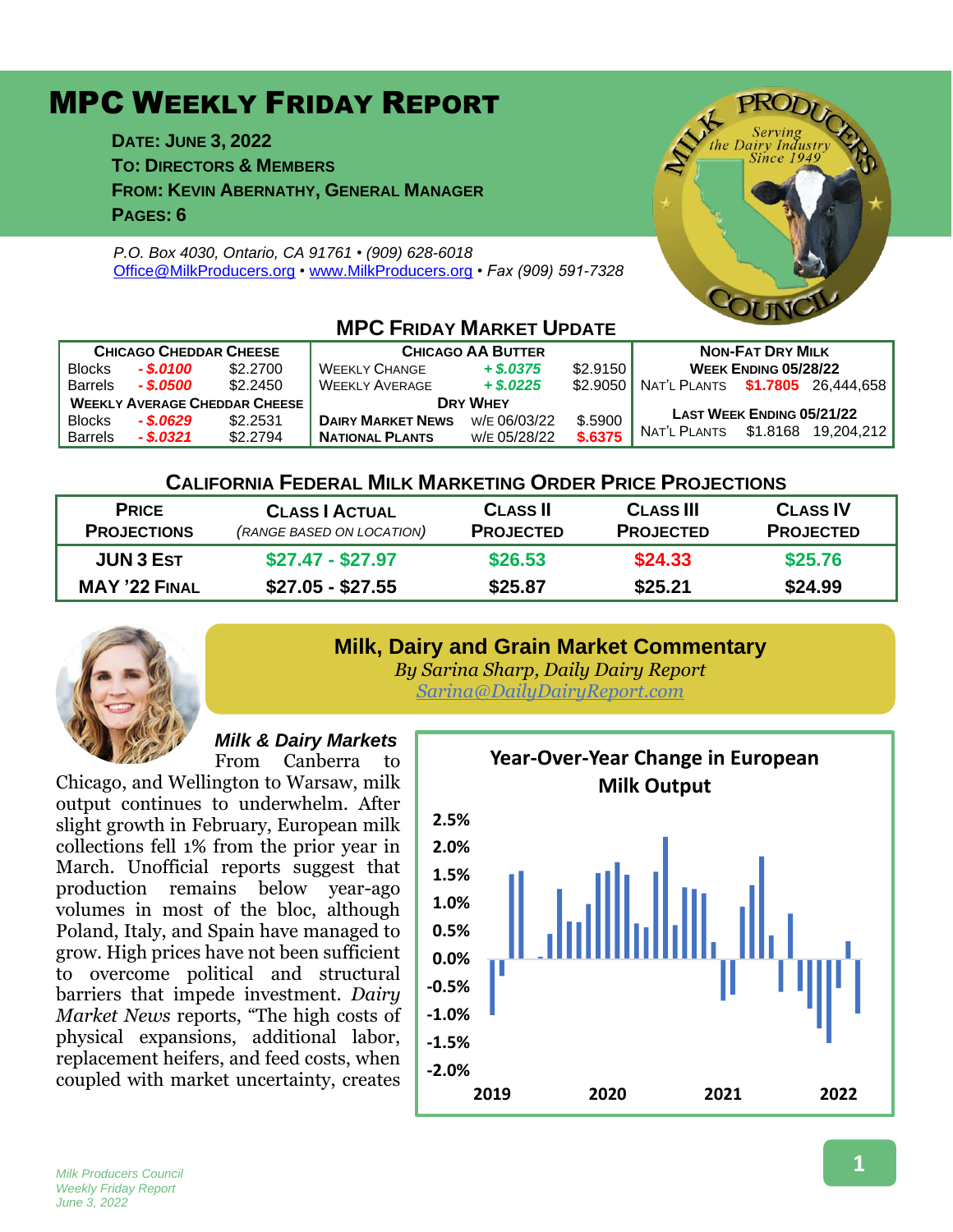

a risk level that prevents widespread expansion." The same factors are hampering milk output on this side of the Atlantic as well.

In Australia, labor is the main issue. The Aussies shut their borders for two years in an attempt to keep Covid-19 at bay. Now they are finally open, but there are fewer entry-level workers in the Land Down Under. The shortage is so acute that some dairy producers are winding down operations or devoting part of their paddocks to beef, which requires less day-to-day labor. After two years of good weather, feed is less expensive in Australia than the rest of the dairy world, and profit

margins are stellar. Nonetheless, the industry is shrinking. Milk collections fell 6.6% from the prior year in April, bringing season-to-date collections down 3.5%. USDA forecasts a 4% decline for the full 2021- 22 season. Dairy Australia does not expect a rebound in the upcoming 2022-23 dairy year.

In the U.S., the spring flush is sputtering to an unimpressive finish. There is more than enough milk for Class III users, but Class IV balancing plants are not running as hard as they typically do in early June. According to *Dairy Market News*, milk powder demand "is outpacing supply. Recent production is moving out of the plant within a relatively short window, and loads produced earlier in the year are scarce." USDA reported this afternoon that milk powder output totaled just 231 million pounds in April, down 7.4% from a year ago. Milk powder inventories



climbed seasonally from March to April. Manufacturers held just shy of 299 million pounds of nonfat dry milk (NDM) on April 30, up 0.4% from a year ago. At the spot market NDM inched up 0.25 $\epsilon$  to \$1.8625 per pound.



Butter output dropped to 181 million pounds in April, down 1% from the prior year and the lowest April production since 2019. Slower churn rates have raised fears that butter supplies will be tight later this year. CME spot butter climbed even with the 2022 high yesterday, but it could not hold. It closed at \$2.915, still up  $3.75$ ¢ for the week.

Cheese output totaled 1.156 billion pounds, up almost imperceptibly from April 2021. Cheddar production fell short of year-ago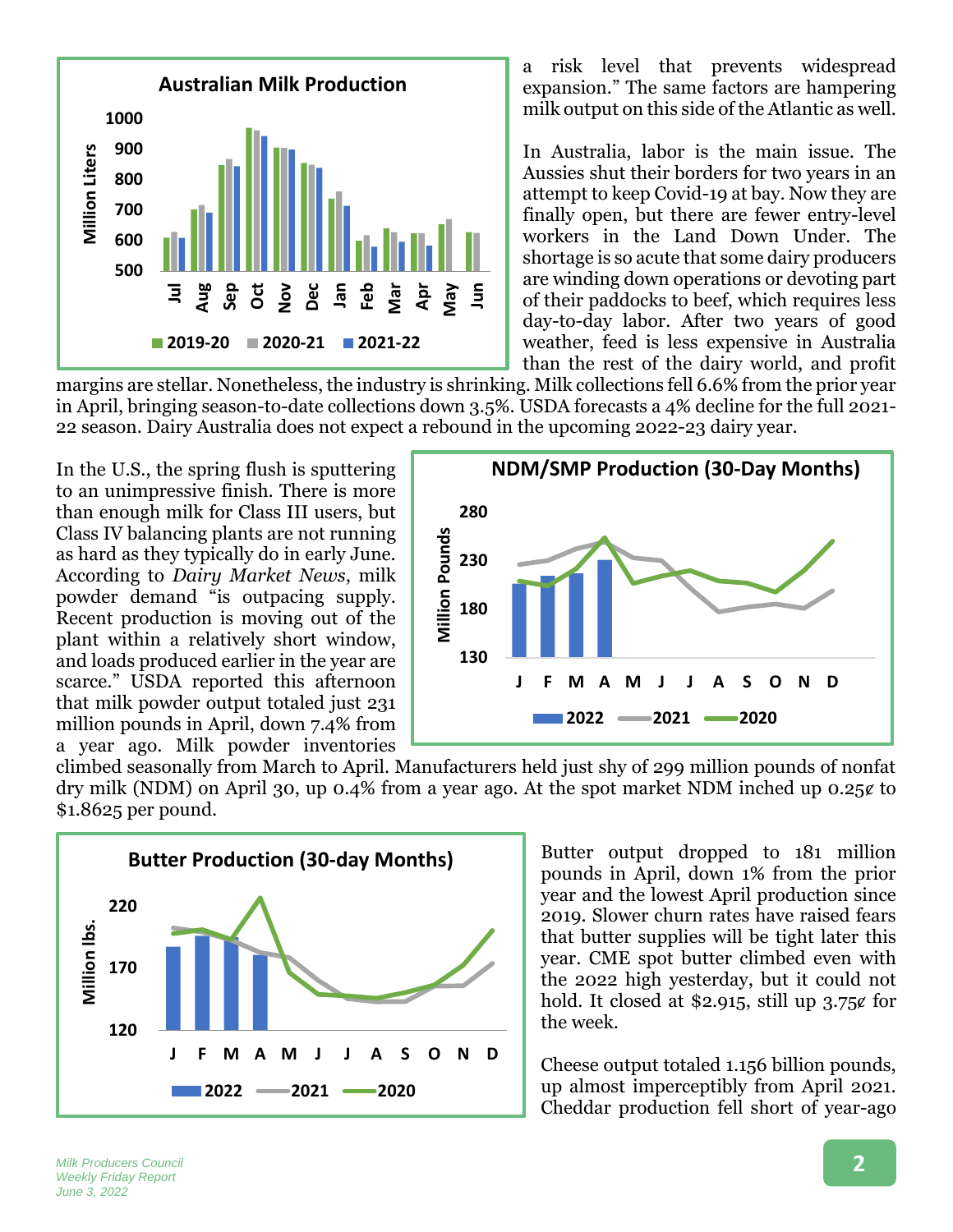volumes, while Mozzarella output increased. Cheese prices moved lower this week amid relatively heavy supplies. CME spot Cheddar blocks slipped a penny to \$2.27 per pound. Barrels dropped a nickel to \$2.245.

More cheese meant more whey in April, as production of whey protein concentrates faltered. Commodity whey output jumped 6.8% year over year, and whey stocks ballooned to 72 million pounds, up 21.7% from April 2021. Burdensome inventories dragged the whey market down below  $50¢$  in May, but that was clearly low enough. Whey rebounded once again this week, rallying 3.5¢



to 55.75ȼ. That's an important advance for dairy producers who depend on Class III milk revenues. Every penny increase in the whey price adds  $6¢$  to Class III milk.

After a strong start, milk futures ran out of steam on Friday, highlighting concerns about demand. But, with supplies constrained, they remain well supported. June Class III futures lost a little ground this week, but July held steady and the other contracts continued to climb. Class IV futures marched relentlessly upward. The July contract topped \$26 per cwt.

# *Grain Markets*

Farmers remain frustrated in North Dakota, Minnesota, and Pennsylvania, as soggy fields continue to slow planting. But in most of the Corn Belt, the crop is going in on time. As of May 29, farmers had planted 86% of intended corn acreage and 66% of planned soy area, just one point behind the five-year average. With seed in the ground and a friendly mix of sunshine and rain on the horizon, the market sagged in relief. As it passed through one chart point after another, the selling accelerated. Putin's lackeys added fuel to the fire, promising once again that Russia would happily ship Ukrainian grain for "humanitarian" reasons if the West would just lift those pesky sanctions. That should not inspire much confidence that more grain from Ukraine is forthcoming, but the bears seemed willing to suspend disbelief once again. July corn plummeted more than 50 $\epsilon$  to \$7.27 per bushel. December corn dropped 40ȼ to \$6.90. July soybean futures dropped 34.5ȼ to a still-high \$16.9775 per bushel. Nearby soybean meal futures retreated \$28.40 to \$407.90 per ton. Feed costs remain high, but they are considerably less onerous than they were when the week began.



**New Air District Requirements for Spark-Ignited IC Engines** *Courtesy of the [San Joaquin Valley Air Pollution Control District](https://ww2.valleyair.org/media/zyxny33l/r4702-cab-9-13-21.pdf)*

#### **From Kevin Abernathy, General Manager**

*Below is an update from the San Joaquin Valley Air District regarding new emissions controls for stationary internal combustion engines rated greater than 50 horsepower. If you have questions about your engines after reading the following, please contact me at [Kevin@MilkProducers.org.](mailto:Kevin@MilkProducers.org)*

On August 19, 2021, the San Joaquin Valley Air Pollution Control District amended District Rule 4702 for Internal Combustion Engines. The amendments reduced the limits for emissions of oxides of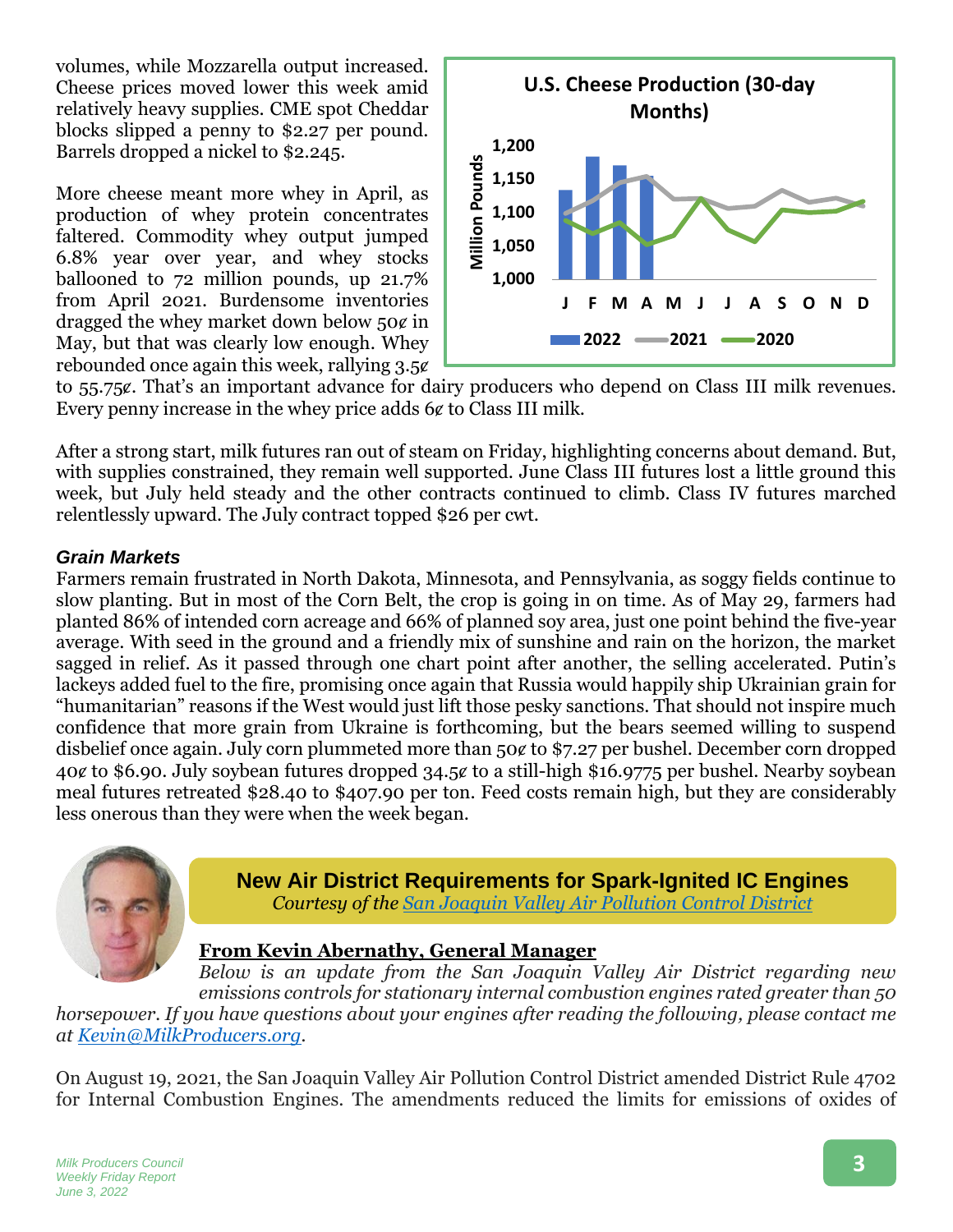nitrogen  $(NO<sub>X</sub>)$  and volatile organic compounds  $(VOCs)$  from non-emergency spark-ignited IC engines (e.g., engines fueled with natural gas, LPG/propane, or gasoline) rated greater than 50 brake horsepower (bhp). If you own or operate spark-ignited irrigation engines or other non-emergency spark-ignited IC engines rated greater than 50 bhp, the upcoming emission requirements may apply to your engines. Please note the following information about District Rule 4702.

- Rule 4702 does not apply to engines used to propel vehicles or implements of husbandry, only used to power wind machines to protect crops from cold weather, or used only to power mobile agricultural equipment.
- Engines rated 50 bhp and less are not subject to the emission requirements of Rule 4702 and are not affected by the amendments to the rule.
- For diesel-fueled IC engines, the amendments to Rule 4702 did not change any requirements.
- For **rich-burn IC engines** (spark-ignited engines with an exhaust oxygen concentration of less than 4%), Rule 4702 requires Emission Control Plans and Authority to Construct (ATC) applications to be submitted by **August 1, 2022**. These engines must comply with the applicable emission limits by **December 31, 2023**.
- For **lean-burn IC engines** (spark-ignited engines with an exhaust oxygen concentration of 4% or more), Rule 4702 does not require Emission Control Plans and ATC applications until **August 1, 2028**. These engines must comply with the applicable emission limits by **December 31, 2029 or 12 years after engine installation, whichever comes later.**
- Some existing EPA or CARB certified spark-ignited IC engines may already comply with the new Rule 4702 emission limits, but this will need to be verified with the Air District.

The Air District compliance assistance bulletin and application forms for Rule 4702 are available on the District website [\(www.valleyair.org\)](http://www.valleyair.org/) at the links below.

[District Rule 4702 Compliance Assistance Bulletin](https://ww2.valleyair.org/media/zyxny33l/r4702-cab-9-13-21.pdf) [Authority to Construct](http://www.valleyair.org/busind/pto/ptoforms/ATCappformJul2019.pdf) Application Form [District Rule 4702 Supplemental Application Form -](http://www.valleyair.org/busind/pto/ptoforms/R4702-Compliance-Application-Form-for-Ag-SI-Engine.pdf) Ag IC Engines [District Rule 4702](http://www.valleyair.org/rules/currntrules/r4702.pdf)

# **Significant Lawsuit with California Dairy Implications Reaches U.S. Supreme Court**

*Courtesy of Dairy Producers of New Mexico Monthly Newsletter Ryan Miltner, Attorney for Dairy Producers of New Mexico*

It has been some time since I wrote an article that focused principally on a Supreme Court case. But in the past few weeks, the Court agreed to hear a challenge that has potentially far-reaching implications. I think it is worth the time to discuss it a bit.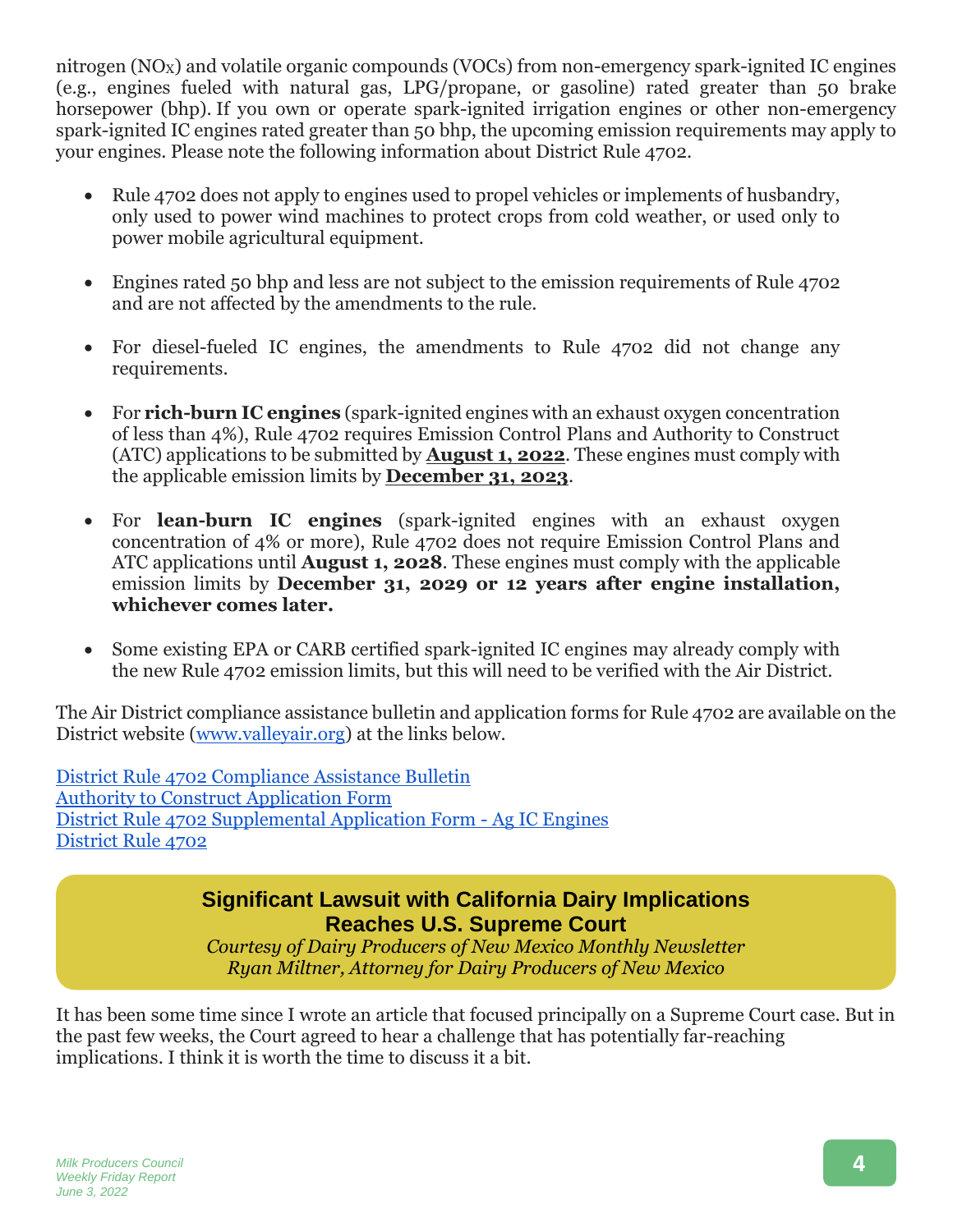The case is titled National Pork Producers Council v. Ross and will be argued this fall. NPPC and others challenged California's Proposition 12, a voter enacted law that bans the sale of pork, eggs, and veal in California if the food comes from animals housed in conditions that do not comply with California standards. Those California standards mandate the use of minimum space per animal for hogs, laying hens, and veal. These standards apply even if the animals were raised outside of California and the food products were processed entirely outside of California.

These standards were included in California's Health and Safety Code, relying on dubious assertions that the specific production practices required by the statute will improve the health and welfare of California consumers. Even if one were to accept California's



basis for the statutes as minimally rational (which is the usual standard when examining economic regulations), California cannot escape the effects of its laws on interstate commerce. In essence, California has attempted to dictate the animal husbandry practices of farmers located throughout the United States.

Does this sound at all familiar? It might. In 1990, the federal government enacted standards for the composition of fluid milk. California already had different fluid milk standards, and the federal law allowed California to seek an exemption to allow for different standards. In 1996, a separate federal law permitted California to enforce its standards. Later litigation confirmed that California may apply its state standards to milk processed outside of California and sold in the state. Such a law was necessary because only the federal government can enact laws that restrict interstate commerce. This legal doctrine, known as the "dormant commerce clause," generally prohibits states from passing legislation that discriminates against or excessively burdens interstate commerce.

California is no stranger to attempting to use its state laws to impose its standards on the rest of the country or to insulate its agricultural industries from interstate competition. After California obtained its special designation for California fluid milk standards, it attempted to regulate the interstate movement of milk by requiring that milk shipped into California from Nevada and Arizona participate in the California state pooling and quota plan. Affected dairy farmers challenged the imposition of those regulations (and the millions of dollars imposed by California during the challenge), ultimately resulting in a decision that the mechanism which priced milk from out of state under the California pricing and pooling plan was unconstitutional.

And here we are again, with California attempting to impose its state standards on agricultural products produced in other states.

But what are the real implications of this legislation and this most current lawsuit? At the risk of oversimplifying the matter, let us suppose that California's Assembly or voters decided to pass a law that all dairy products sold in California must be produced from cows not raised on CAFOs, or that are only fed a grass-grazed diet, or that are milked not more than twice daily. What would that mean to the cheese produced at plants in New Mexico or the powder and butter made in Portales and Littlefield? It would render it nearly impossible for those products to be sold in the most populous state in the nation. It would prevent products from those plants from being sold in California, require separate product